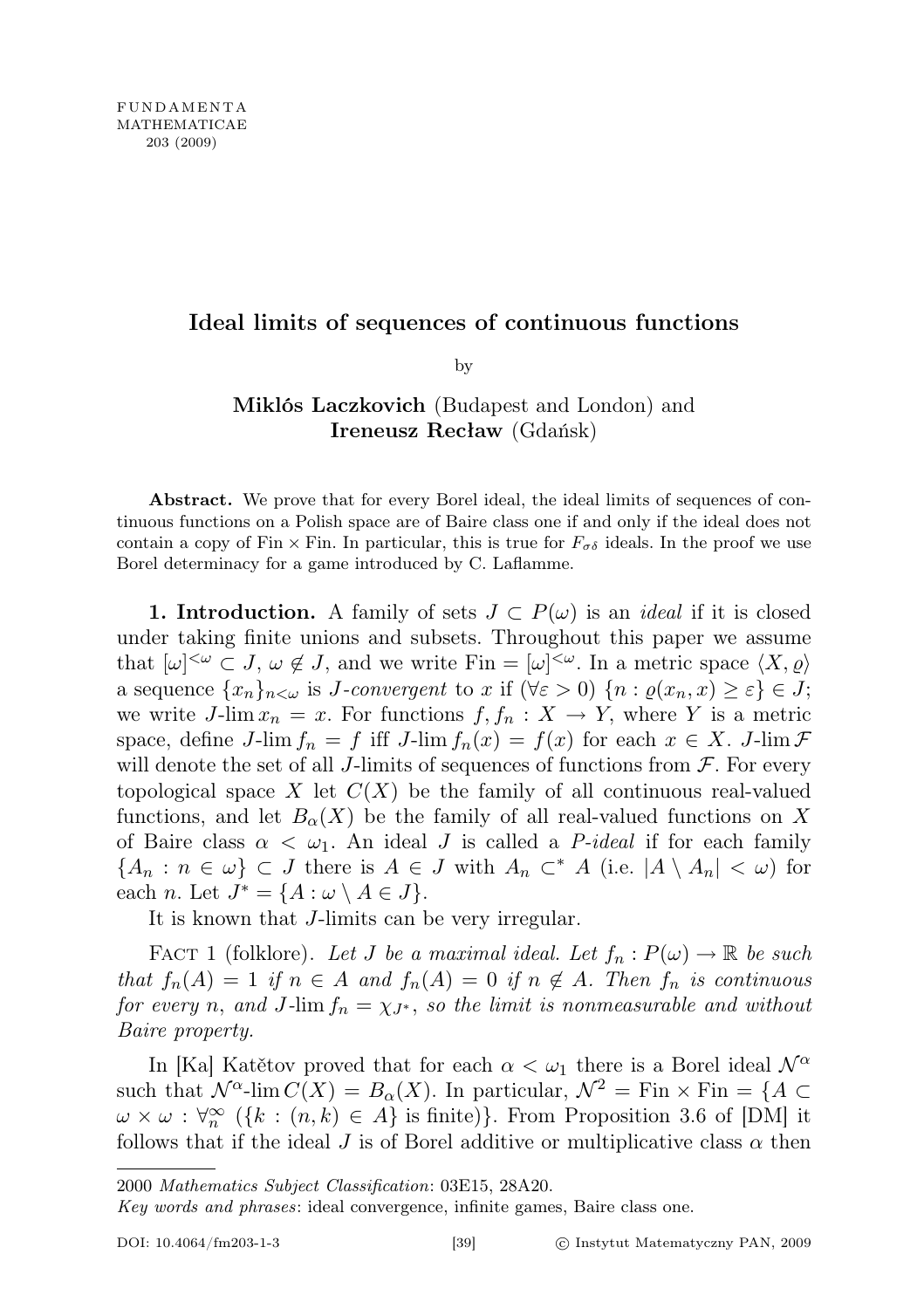J-lim  $C(\mathbb{R}) \subset B_{\alpha}(\mathbb{R})$ . In KSW the authors proved that for  $J_d$ , the ideal of sets of density 0 (and some of its generalizations),  $J_d$ -lim  $C(X) = B_1(X)$ for every complete metric space X. In this paper we prove that for a Polish space X and a Borel ideal J, J-lim  $C(X) = B_1(X)$  iff J does not contain an isomorphic copy of Fin  $\times$  Fin iff J and  $J^*$  can be separated by an  $F_{\sigma}$ -set.

Our investigation is closely related to the separability of  $J$  and  $J^*$  by  $F_{\sigma}$ -sets. So the next section is devoted to this subject.

**2.** A Laflamme game and  $F_{\sigma}$ -separation. For an ideal J on the integers define an infinite game  $G(J)$  as follows: player I in the nth move plays an element  $C_n$  of the ideal, and then player II plays a finite set  $F_n$  of integers with  $F_n \cap C_n = \emptyset$ . Player I wins when  $\bigcup_n F_n \in J$ . Otherwise player II wins. This game was investigated by C. Laflamme [La], who denoted it by  $\mathcal{G}(J^*,[\omega]^{<\omega},(J^*)^+)$ . An ideal *J contains an ideal isomorphic to* Fin × Fin if there is a bijection  $h : \omega \times \omega \to \omega$  such that for each  $A \in \text{Fin} \times \text{Fin}$  we have  $h[A] \in J$ .

LEMMA 2 (essentially Laflamme [La]). Player I has a winning strategy in  $G(J)$  iff J contains an ideal isomorphic to Fin  $\times$  Fin.

*Proof.* From [La] we know that player I has a winning strategy iff  $J^*$  is not a weak P-filter, i.e. if there is a decreasing sequence  $\{B_n : n \in \omega\} \subset J^*$ such that  $A \in J$  whenever  $A \subset K^n$  for each n, or equivalently, if there is a sequence  $\{A_n : n \in \omega\}$  of pairwise disjoint elements of the ideal such that if A has finite intersection with each  $A_n$ , then  $A \in J$ . We may assume that all  $A_n$  are infinite and  $\bigcup_n A_n = \omega$ , so J contains an ideal isomorphic to  $\text{Fin} \times \text{Fin}.$ 

A set  $Z \subset [\omega]^{<\omega}$  is called J<sup>\*</sup>-universal if it contains a subset of each element of  $J^*$ . We say that  $J^*$  is  $\omega$ -diagonalized by  $J^*$ -universal sets if there are  $J^*$ -universal sets  $\{Z_n\}_n$  such that for all  $Y \in J^*$  there is an  $n \in \omega$  such that  $x \cap Y \neq \emptyset$  for all but finitely many  $x \in Z_n$ . Laflamme [La] proved that player II has a winning strategy iff  $J^*$  is  $\omega$ -diagonalized by  $J^*$ -universal sets.

Now we will characterize Borel ideals  $J$  such that  $J$  and  $J^*$  can be separated by an  $F_{\sigma}$ -set, i.e. there is an  $F_{\sigma}$ -set  $F \subset P(\omega)$  with  $J^* \subset F$  and  $J \cap F = \emptyset$ . Solecki [So2] proved that if J is an  $F_{\sigma \delta}$ -ideal then J and  $J^*$  can be separated by an  $F_{\sigma}$ -set, and if  $J = \text{Fin} \times \text{Fin}$  then J and  $J^*$  cannot be separated by an  $F_{\sigma}$ -set.

PROPOSITION 3. If J is a Borel ideal, then  $G(J)$  is a determined game, i.e. one of the players has a winning strategy.

*Proof.* Let  $A = P(\omega)$ , and define a pruned tree

 $T = \{ (a_0, a_1, \ldots, a_n) \in A^{<\omega} : a_{2i} \in J \& a_{2i+1} \in [\omega]^{<\omega} \& a_{2i} \cap a_{2i+1} = \emptyset \}.$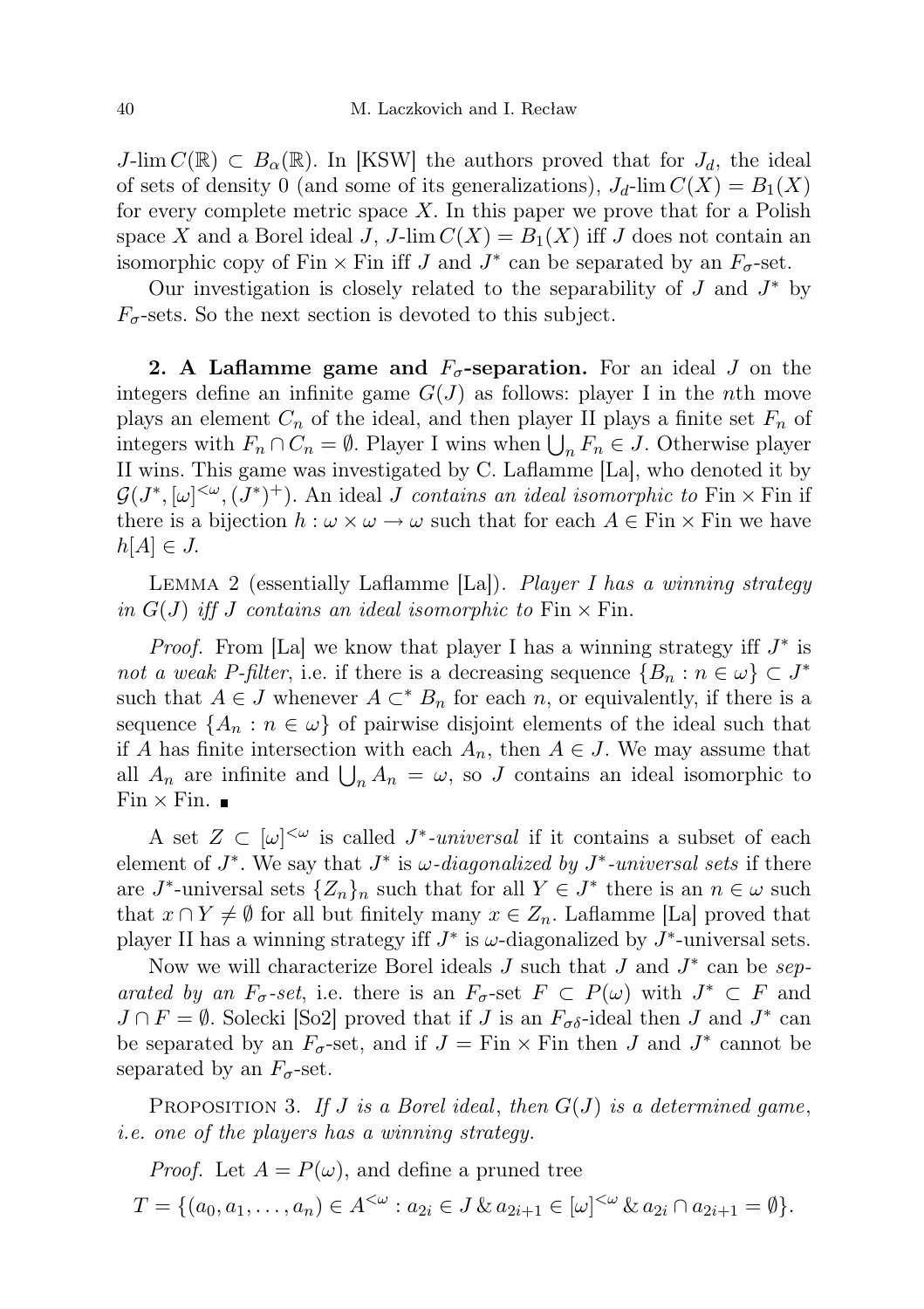Let  $F : [T] \to P(\omega)$  with  $F((a_0, a_1, \ldots)) = \bigcup_i a_{2i+1}$ . Then  $G(J)$  can be denoted by  $G(T, F^{-1}(J))$  according to the terminology of [Ke]. The domain of F,  $[T]$ , is a subspace of  $A^{\omega}$  with the product topology with the discrete topology on  $A$ , and the codomain of  $F$  is taken with the standard Cantor topology. Then F is Borel measurable, because the set  $F^{-1}[\{Z : k \in Z\}] =$  $\{(a_0, a_1, \ldots) : k \in \bigcup_i a_{2i+1}\} = \bigcup_i \{(a_0, a_1, \ldots) : k \in a_{2i+1}\}$  is open in  $A^\omega$ . Since  $J$  is Borel, it follows from Martin's theorem on Borel determinacy (see [Ke]) that  $G(T, F^{-1}(J))$  is determined.

THEOREM 4. Assume that  $J$  is a Borel ideal. Then  $J$  and  $J^*$  can be separated by an  $F_{\sigma}$ -set iff J does not contain an isomorphic copy of Fin $\times$ Fin.

*Proof.* First assume that II has a winning strategy in  $G(J)$ . Let  $\{Z_n^k:$  $k \in \omega\}_{n\in\omega}$  be J<sup>\*</sup>-universal sets  $\omega$ -diagonalizing J<sup>\*</sup>. Let  $F = \{A \subset \omega :$  $(\exists n) \forall_k^{\infty} Z_n^k \cap A \neq \emptyset$ . If  $Z = \{a_1, \ldots, a_l\}$  then  $\{A : Z \cap A \neq \emptyset\} =$  ${A : a_1 \in A \vee \cdots \vee a_l \in A}$  is clopen, so F is  $F_{\sigma}$  such that  $J^* \subset F$ and  $J \cap F = \emptyset$ .

If J contains an isomorphic copy of  $Fin \times Fin$  then, by the result of Solecki, J and  $J^*$  cannot be separated by an  $F_{\sigma}$ -set. If J does not contain an isomorphic copy of  $\text{Fin} \times \text{Fin}$  then I does not have a winning strategy in  $G(J)$ , so II has a winning strategy, thus J and  $J^*$  can be separated by an  $F_{\sigma}$ -set.  $\blacksquare$ 

3. Ideal convergence. The main result of this section is the following theorem.

THEOREM 5. Let  $X$  be an uncountable Polish space, and let  $J$  be a Borel ideal. Then the following are equivalent:

- (1)  $J\text{-lim }C(X) = B_1(X)$ .
- (2) J does not contain an isomorphic copy of  $\text{Fin} \times \text{Fin}$ .
- (3) *J* and  $J^*$  can be separated by an  $F_{\sigma}$ -set.

LEMMA 6 (well known). Let X be a complete metric space. Assume that  $f: X \to \mathbb{R}$  has no point of continuity. Then there are reals  $\alpha, \beta$  with  $\alpha < \beta$  and an open nonempty set U such that  $A = f^{-1}[(-\infty, \alpha)] \cap U$  and  $B = f^{-1}[(\beta, \infty)] \cap U$  are dense in U.

*Proof.* Let  $\{(a_n, b_n) : n \in \omega\}$  be an open basis for R. Then  $X =$  $\bigcup_n(f^{-1}[(a_n,b_n)] \setminus \text{Int}(f^{-1}[(a_n,b_n)]))$ . So there are n and a nonempty open set W such that  $f^{-1}[(a_n, b_n)] \setminus \text{Int}(f^{-1}[(a_n, b_n)])$  is nowhere meager in W. So  $\{x \in W : f(x) \ge b_n\}$  or  $\{x \in W : f(x) \le a_n\}$ , say the former, is dense in a nonempty open set  $V \subset W$ . Let  $W_k = \{x \in V : f(x) < b_n - 1/k\}$ . There are k and a nonempty open set  $U \subset V$  such that  $W_k$  is nowhere meager in U. Then let  $\alpha = b_n - 1/k$ , and let  $\beta$  be any number with  $\alpha < \beta < b_n$ .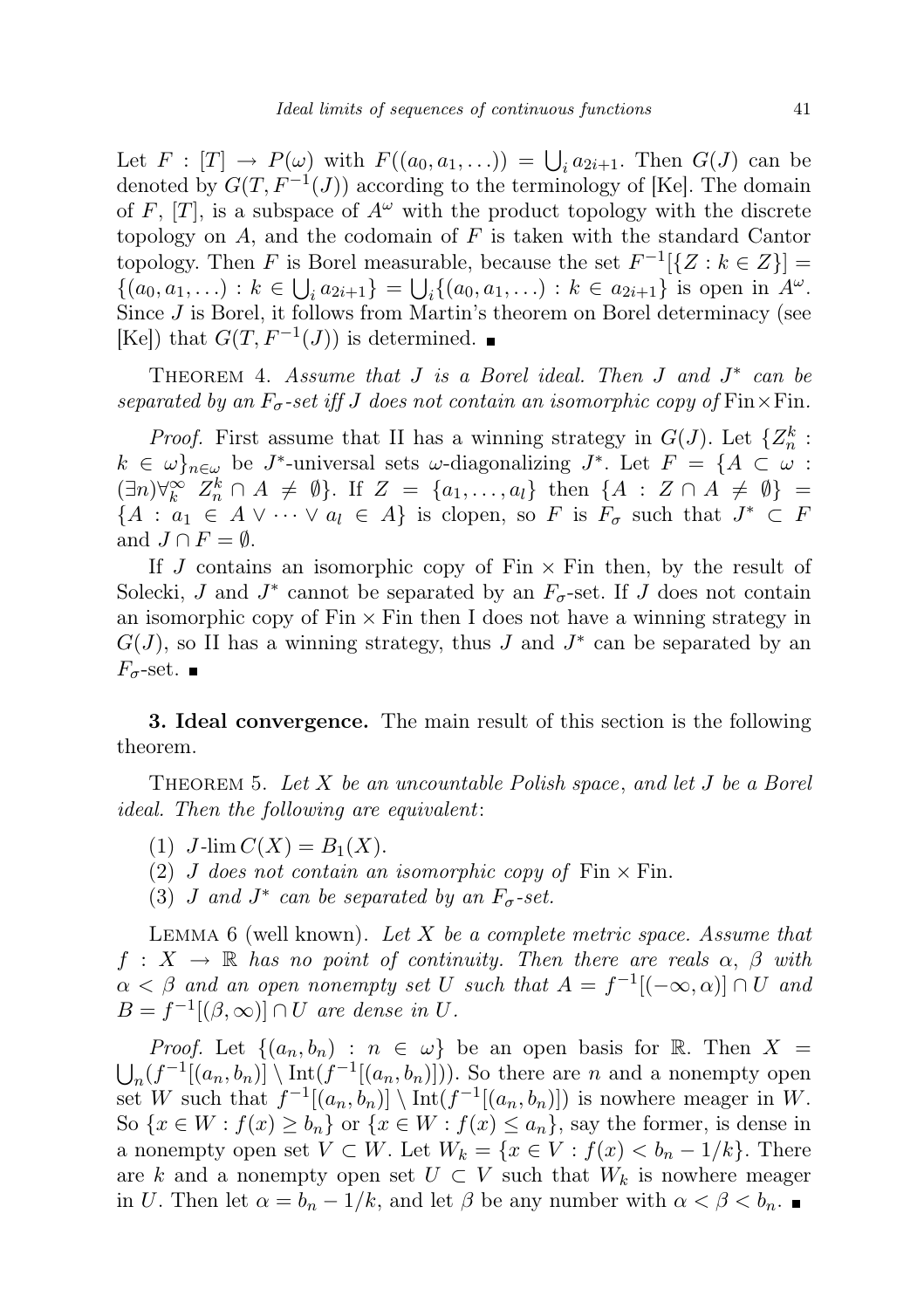LEMMA 7. Let  $X$  be a complete metric space. Assume that player  $II$ has a winning strategy in  $G(J)$ . If  $f \in J$ -lim  $C(X)$ , then f has a point of continuity.

*Proof.* Assume that player II has a winning strategy  $S: J^{<\omega} \to [\omega]^{<\omega}$ , and  $f \in J$ -lim  $C(X)$  does not have a point of continuity. Then there are reals  $\alpha, \beta$  with  $\alpha < \beta$  and an open nonempty set U such that  $A = f^{-1}[(-\infty, \alpha)] \cap U$ and  $B = f^{-1}[(\beta, \infty)] \cap U$  are dense in U.

Let  $x_0 \in A$ , and let  $I_0 \subset U$  be a closed ball with  $x_0 \in Int(I_0)$ . Since  $J\text{-lim }f_n(x_0) = f(x_0) < \alpha$ , the set  $C_0 = \{n : f_n(x_0) \geq \alpha\}$  belongs to J. Let  $K_0 = S(\langle C_0 \rangle)$ . There is a closed ball  $I_1$  of radius smaller than 1 and  $x_0 \in \text{Int}(I_1) \subset I_1 \subset \text{Int}(\{x \in I_0 : (\forall i \in K_0) \ f_i(x) < \alpha\}).$ 

For k even, let  $x_k \in I_k \cap A$ . So J-lim  $f_n(x_k) < \alpha$ , and we define  $C_k =$  ${n : f_n(x_k) \geq \alpha} \in J$  and  $K_k = S(C_0, C_2, \ldots, C_k)$ . There is a closed ball  $I_{k+1}$  such that  $x_k \in \text{Int}(I_{k+1}) \subset I_{k+1} \subset \text{Int}\{x \in I_k : (\forall i \in K_k) \ f_i(x) < \alpha\},$ and the radius of  $I_{k+1}$  is less than  $1/(k+1)$ .

For k odd, let  $x_k \in I_k \cap B$ . So J-lim  $f_n(x_k) > \beta$ , and define  $C_k = \{n :$  $f_n(x_k) \leq \beta$   $\in$  J and  $K_k = S(C_1, C_3, \ldots, C_k)$ . There is a closed ball  $I_{k+1}$ such that  $x_k \in \text{Int}(I_{k+1}) \subset I_{k+1} \subset \text{Int}\{x \in I_k : (\forall i \in K_k) f_i(x) > \beta\}$ , and the radius of  $I_{k+1}$  is less than  $1/(k+1)$ .

Then let  $\overline{x} \in \bigcap_k I_k$ . We have

$$
\{n : f_n(\overline{x}) < \alpha\} \supset \overline{C} = \bigcup_k S(C_0, C_2, \dots, C_{2k}) \notin J,
$$
\n
$$
\{n : f_n(\overline{x}) > \beta\} \supset C' = \bigcup_k S(C_1, C_3, \dots, C_{2k+1}) \notin J.
$$

So J-lim  $f_n(\overline{x})$  does not exist.

**PROPOSITION 8.** Let X be a complete metric space. Assume that player II has a winning strategy in  $G(J)$ . Then  $J$ -lim  $C(X) = B_1(X)$ .

*Proof.* Our previous theorem implies that the restriction of any  $f \in J$ - $\lim C(X)$  to each nonempty perfect set has a point of continuity, so by Baire's theorem (see [Ku]), it is of Baire class one.  $\blacksquare$ 

Proof of Theorem 5. We know that (2) and (3) are equivalent. Proposition 3 implies that one of the players has a winning strategy.

If J contains an ideal isomorphic to Fin × Fin, then  $B_2(X) \subset J$ -lim  $C(X)$ (see [Ka]). So J-lim  $C(X) \neq B_1(X)$  since X is an uncountable Polish space.

If J does not contain an ideal isomorphic to  $Fin \times Fin$  then, by Lemma 2, I does not have a winning strategy, so II has one. Then, by Proposition 8,  $J$ -lim  $C(X) = B_1(X)$ .

Observe that the implications  $(2) \rightarrow (1)$  and  $(3) \rightarrow (1)$  hold for any complete metric space, not necessarily uncountable Polish.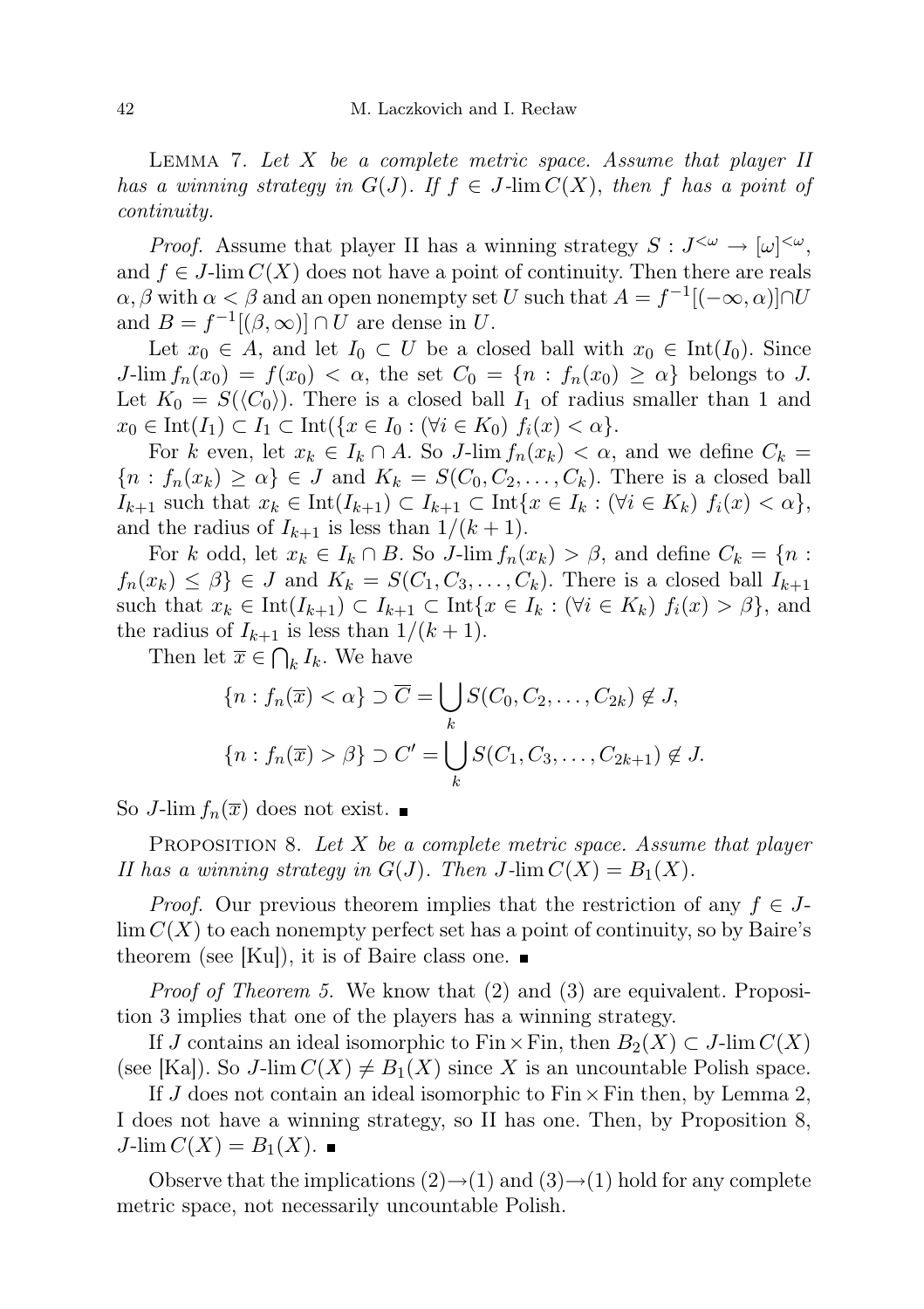REMARK. As a consequence, we see that  $J$ -lim  $C(X) = B_1(X)$  for every  $F_{\sigma\delta}$ -ideal J and complete metric space X. In particular, this is true for analytic P-ideals (see  $|Sol|$ ),  $F_{\sigma}$ -ideals (see  $|Max|$ ), and for the ideal NWD( $\mathbb{Q}$ ) =  ${A \subset \mathbb{Q} : A \text{ is nowhere dense in } \mathbb{Q}}$ . However, for these three types of ideals we do not need to go through Martin's theorem on Borel determinacy. It is possible to construct simple strategies for player II using some characterizations of these types of ideals.

Recall that if  $J$  is a maximal ideal then  $J$ -limits may be irregular (see Fact 1 above). However, if we assume additionally that a given J-limit is Borel, then it will be automatically of Baire class one for some maximal ideals. The proof of the following theorem is essentially included in [JR].

PROPOSITION 9. Assume the Continuum Hypothesis. There is a maximal P-ideal J (i.e.  $J^*$  is a P-point) such that for any sequence  $\langle f_n : \mathbb{R} \to \mathbb{R} :$  $n \in \omega$  of continuous functions, if J-lim  $f_n$  is Borel measurable, then there is an  $A \in J^*$  with  $J$ -lim  $f_n = \lim_{n \in A} f_n$  (and so  $J$ -lim  $f_n$  is of Baire class one).

*Proof.* Let  $\{\langle f_n \alpha : n \in \omega \rangle, g^{\alpha}\rangle : \alpha < 2^{\omega}\}\$ be a well ordering of all pairs  $\langle f_n : n \in \omega \rangle, g \rangle$ , where  $\langle f_n : n \in \omega \rangle$  is a sequence of continuous real functions on the real line and  $q$  is a Borel measurable function. Let  $P(\omega) = \{A_\alpha : \alpha < 2^{\omega}\}\.$  Define a transfinite sequence  $\{X_\alpha : \alpha < 2^{\omega}\}\subset [\omega]^\omega$ decreasing with respect to  $\subset^*$ . On limit stages  $\lambda$  we choose  $X_\lambda$  such that  $X_{\lambda} \subset^* X_{\alpha}$  for  $\alpha < \lambda$ . On a successor stage, first let  $X'_{\alpha+1} \subset X_{\alpha}$  be an infinite set such that  $X'_{\alpha+1} \subset A_{\alpha}$  or  $X'_{\alpha+1} \subset \omega \setminus A_{\alpha}$ . If, for each  $x \in \mathbb{R}$ ,  $\langle f_n^{\alpha}(x) \rangle_{n \in X'_{\alpha+1}}$  converges to  $g^{\alpha}(x)$ , then let  $X_{\alpha+1} = X'_{\alpha+1}$ . If there exists an  $\bar{x} \in \mathbb{R}$  such that  $\langle f^{\alpha}(\bar{x}) \rangle_{n \in X'_{\alpha+1}}$  does not converge to  $g^{\alpha}(\bar{x})$ , then let  $X_{\alpha+1} \subset X'_{\alpha+1}$  be such that  $(\exists \varepsilon > 0)(\forall n \in X_{\alpha+1}) | f_n^{\alpha}(\overline{x}) - g^{\alpha}(\overline{x})| > \varepsilon$ .

Then  $F = \{ Y : (\exists \alpha) Y \supset^* X_\alpha \}$  is a P-point and  $F^*$  has the required properties.

Observe that in the case above J-lim  $C(\mathbb{R})$  cannot be equal to  $B_1(\mathbb{R}),$ because some J-limits are nonmeasurable. Moreover, we have actually proved that, instead of assuming that  $J$ -lim  $f_n$  is Borel measurable, we can assume that J-lim  $f_n \in \mathcal{F}$  for a given family  $\mathcal F$  of functions of size continuum.

The following result was suggested by A. Louveau.

PROPOSITION 10. Assume that  $J\text{-lim }C(X) = B_1(X)$  for any Polish space X. Then  $J$ -lim  $B_{\alpha}(X) = B_{\alpha+1}(X)$  for any Polish space X.

*Proof.* Assume that  $\{f_n : n \in \omega\} \subset B_\alpha(X)$  and  $f = J$ -lim  $f_n$ . Let  $\{(V_k, W_k) : k \in \omega\}$  be the family of all pairs of open basic sets in R with  $\text{cl}(V_k) \subset W_k$ . Then  $f_n^{-1}[\text{cl}(V_k)] \in \Pi_\alpha^0(X)$  and  $f_n^{-1}[W_k]^c \in \Pi_\alpha^0(X)$ , and they are disjoint for each  $k, n \in \omega$ . By a separation result (see [Ke, Theorem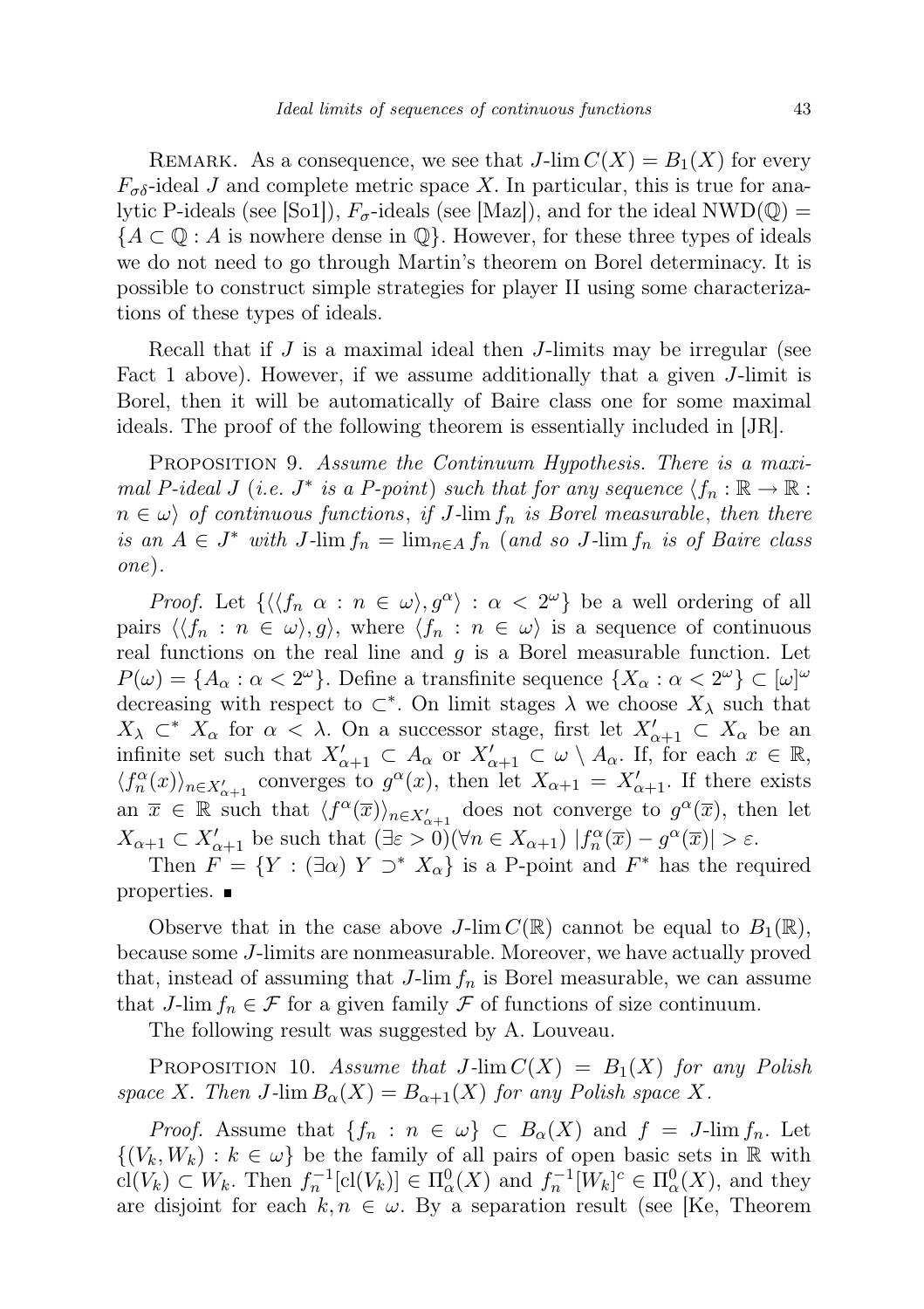22.16]), there is a family  $\mathcal{E} = \{U_n^k : k, n \in \omega\} \subset \Delta_{\alpha}^0(X)$  with  $f_n^{-1}[\text{cl}(V_k)] \subset$  $U_n^k \subset f_n^{-1}[W_k]$ . Observe that  $f^{-1}(U) = \bigcup \{W : \overline{W} \in \mathcal{E} \& W \subset f^{-1}(U)\}.$ By a theorem of Kuratowski (see [Ke, Theorem 22.18]), there is a Polish topology  $\tau' \subset \Sigma^0_\alpha(X, \tau)$  such that  $\mathcal{E} \subset \Delta^0_1(X, \tau')$ . So  $\{f_n\}_n \subset C(X, \tau')$ , and thus by the assumption we have  $J$ -lim  $C(X, \tau') = B_1(x, \tau')$ . Now, since  $f \in B_1(X, \tau')$ , we have  $f^{-1}[U] \in \Sigma^0_2(X, \tau') \subset (\Pi^0_\alpha(X, \tau))_\sigma \subset \Sigma^0_{\alpha+1}(X, \tau)$ . So  $f \in B_{\alpha+1}(X,\tau)$ .

In [KSW] the authors observed that for the ideal  $J_d$  of sets of density zero,  $J_d$ -lim  $C(X) = B_1(X)$  for any space. This is based on the observation that for any bounded sequence  $\{x_n\}_n$  of reals, if  $J_d$ -lim  $x_n = x$  then  $\left(\sum_{i=1}^n x_i\right)/n \to x$ . We generalize this result to nonpathological ideals (see [Far]).

A map  $\Phi: P(\omega) \to [0, \infty]$  is a submeasure on  $\omega$  if  $\Phi(\emptyset) = 0$  and  $\Phi(A) \leq$  $\Phi(A \cup B) \leq \Phi(A) + \Phi(B)$  for all  $A, B \subset \omega$ . It is lower semicontinuous if for all  $A \subset \omega$  we have  $\Phi(A) = \lim_{n \to \infty} \Phi(A \cap n)$ . For any lower semicontinuous submeasure on  $\omega$ , let  $\|\cdot\|_{\Phi}: P(\omega) \to [0,\infty]$  be the submeasure defined by  $||A||_{\Phi} = \lim_{n} \Phi(A \setminus n)$ . Let  $\text{Exh}(\Phi) = \{A \subset \omega : ||A||_{\Phi} = 0\}$ . It is clear that  $\text{Exh}(\Phi)$  is an ideal (not necessarily proper in general) for an arbitrary submeasure  $\Phi$ .

A submeasure  $\Phi$  is nonpathological if

$$
\Phi(A) = \sup \{ \mu(A) : \mu \le \Phi, \mu \text{ is a measure} \}
$$

for each A.

LEMMA 11. Assume that  $J = \text{Exh}(\Phi)$  for some nonpathological lower semicontinuous submeasure  $\Phi$ . Then there is a sequence  $\{\langle a_1^k, \ldots, a_{n_k}^k \rangle :$  $k \in \omega$ , where all  $a_i^k$  are nonnegative real numbers, such that for any bounded sequence  $\{x_n\}_n$  of reals with J-lim  $x_n = x$  we have

$$
\frac{\sum_{i=1}^{n_k} a_i^k x_i}{\sum_{i=1}^{n_k} a_i^k} \to x.
$$

*Proof.* There is a  $\gamma > 0$  such that  $\|\omega\|_{\Phi} > \gamma$ . For each k we have  $\Phi(\omega \setminus k)$  $> \gamma$ , so there is  $n_k > k$  with  $\Phi([k, n_k]) > \gamma$ . Since  $\Phi$  is nonpathological, there is a measure  $\mu_k \leq \Phi$  such that  $\mu_k([k, n_k]) > \gamma$ . Define

$$
a_i^k = \begin{cases} 0, & i < k, \\ \mu_k(\{i\}), & k \le i \le n_k. \end{cases}
$$

Assume that  $J$ -lim  $x_n = x$  and  $|x_n| < K$  for each n. Let  $\varepsilon > 0$ . Then there is  $A \in J$  such that  $\{x_n\}_{n \notin A} \to x$ . There is N such that  $\Phi(A \setminus k) < (\varepsilon \gamma)/(2K)$ for each  $k > N$ . There is M such that for each  $i > M$  and  $i \notin A$  we have  $|x - x_i| < \varepsilon/2$ . Let  $k > \max(N, M)$ . Then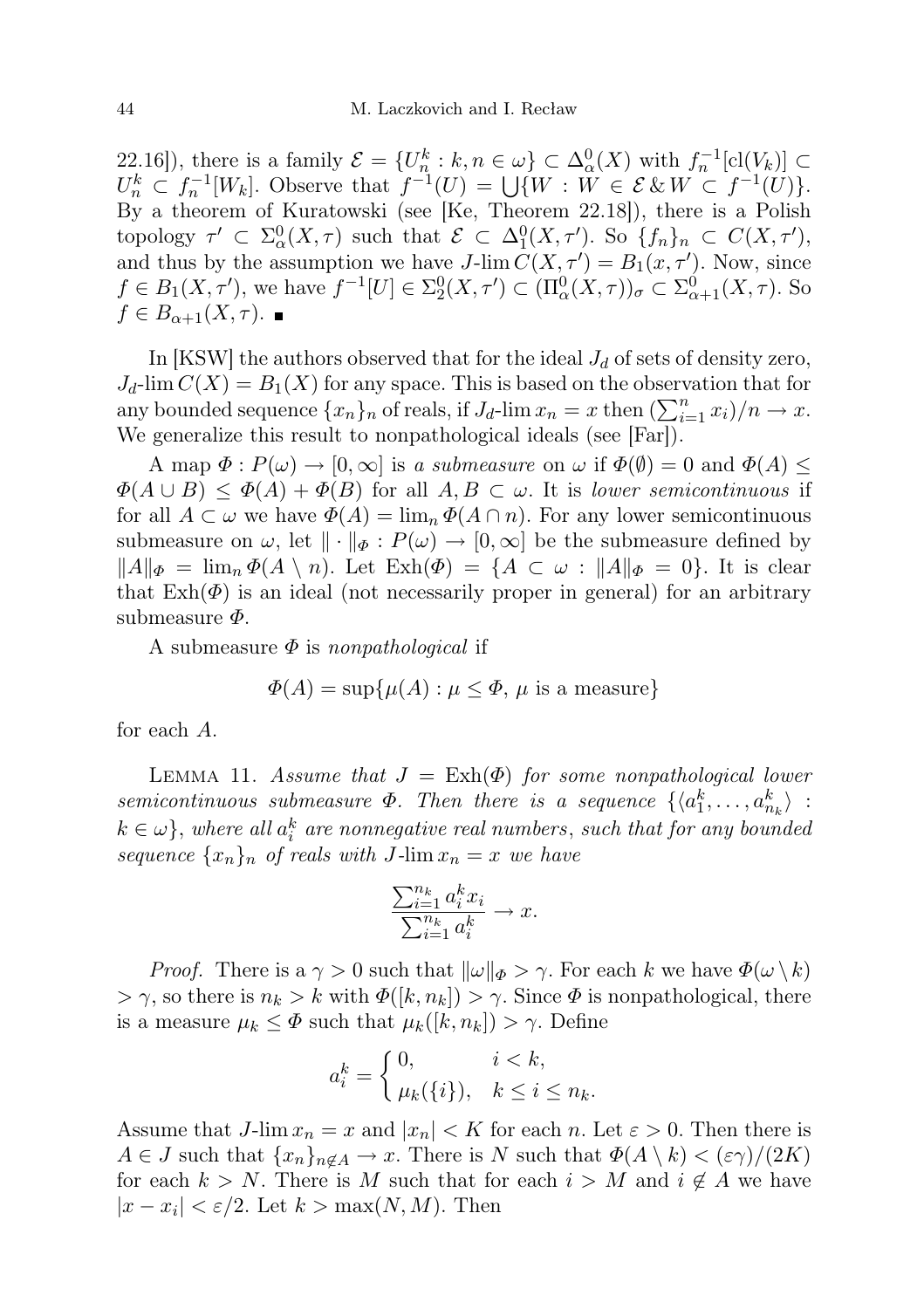Ideal limits of sequences of continuous functions 45

$$
\left| x - \frac{\sum_{i=1}^{n_k} a_i^k x_i}{\sum_{i=1}^{n_k} a_i^k} \right| \leq \frac{\sum_{i=1}^{n_k} a_i^k |x - x_i|}{\sum_{i=1}^{n_k} a_i^k} \leq \frac{\sum_{i=1, i \notin A}^{n_k} a_i^k |x - x_i|}{\sum_{i=1}^{n_k} a_i^k} + \frac{\sum_{i=1, i \in A}^{n_k} a_i^k |x - x_i|}{\sum_{i=1}^{n_k} a_i^k} \leq \frac{\sum_{i=1, i \notin A}^{n_k} a_i^k (\varepsilon/2)}{\sum_{i=1}^{n_k} a_i^k} + \frac{\sum_{i=1, i \in A}^{n_k} a_i^k K}{\sum_{i=1}^{n_k} a_i^k} \leq \varepsilon/2 + \frac{\mu_k([k, n_k] \cap A)K}{\mu_k([k, n_k])} \leq \varepsilon/2 + \frac{\Phi(A \setminus k)K}{\gamma} \leq \varepsilon.
$$

COROLLARY 12. Assume that  $J = \text{Exh}(\Phi)$  for some nonpathological lower semicontinuous submeasure  $\Phi$ . Then J-lim  $C(X) = B_1(X)$  for any topological space X.

*Proof.* Let  $\{f_n : X \to \mathbb{R} : n \in \omega\}$  be a sequence of continuous functions with J-lim  $f_n = f$ . Assume that  $f_n[X] \subset (0,1)$  for each n and that  $f[X] \subset$  $(0, 1)$ . Then the functions

$$
g_k: X \to (0,1), \quad g_k(x) = \frac{\sum_{i=1}^{n_k} a_i^k f_i(x)}{\sum_{i=1}^{n_k} a_i^k},
$$

are continuous, and  $\lim_{k\to\infty} q_k(x) = f(x)$  for each x. ■

Acknowledgements. Research of M. Laczkovich was partially supported by the Hungarian National Foundation for Scientific Research, Grant No. T49786.

Research of I. Recław was partially supported by the grant BW 5100-5- 0292-7.

## References

- [DM] T. Dobrowolski and W. Marciszewski, Classification of function spaces with the pointwise topology determined by a countable dense set, Fund. Math. 148 (1995), 35–62.
- [Far] I. Farah, Analytic quotients: theory of liftings for quotients over analytic ideals on the integers, Mem. Amer. Math. Soc. 148 (2000), no. 702.
- [JR] J. Jasiński and I. Recław, On spaces with the ideal convergence property, Colloq. Math. 111 (2008), 43–50.
- [Ka] M. Katětov, On descriptive classes of functions, in: Theory of Sets and Topology, Deutsch. Verlag Wiss., Berlin, 1972, 265–278.
- [Ke] A. Kechris, Lectures on Classical Descriptive Set Theory, Springer, Berlin, 1995.
- [KSW] P. Kostyrko, T. Šalát, and W. Wilczyński, I-convergence, Real Anal. Exchange 26 (2000/01), 669–685.
- [Ku] K. Kuratowski, *Topology I*, Academic Press, New York, 1966.
- [La] C. Laflamme, Filter games and combinatorial properties of strategies, in: Contemp. Math. 192, Amer. Math. Soc., 1996, 51–67.